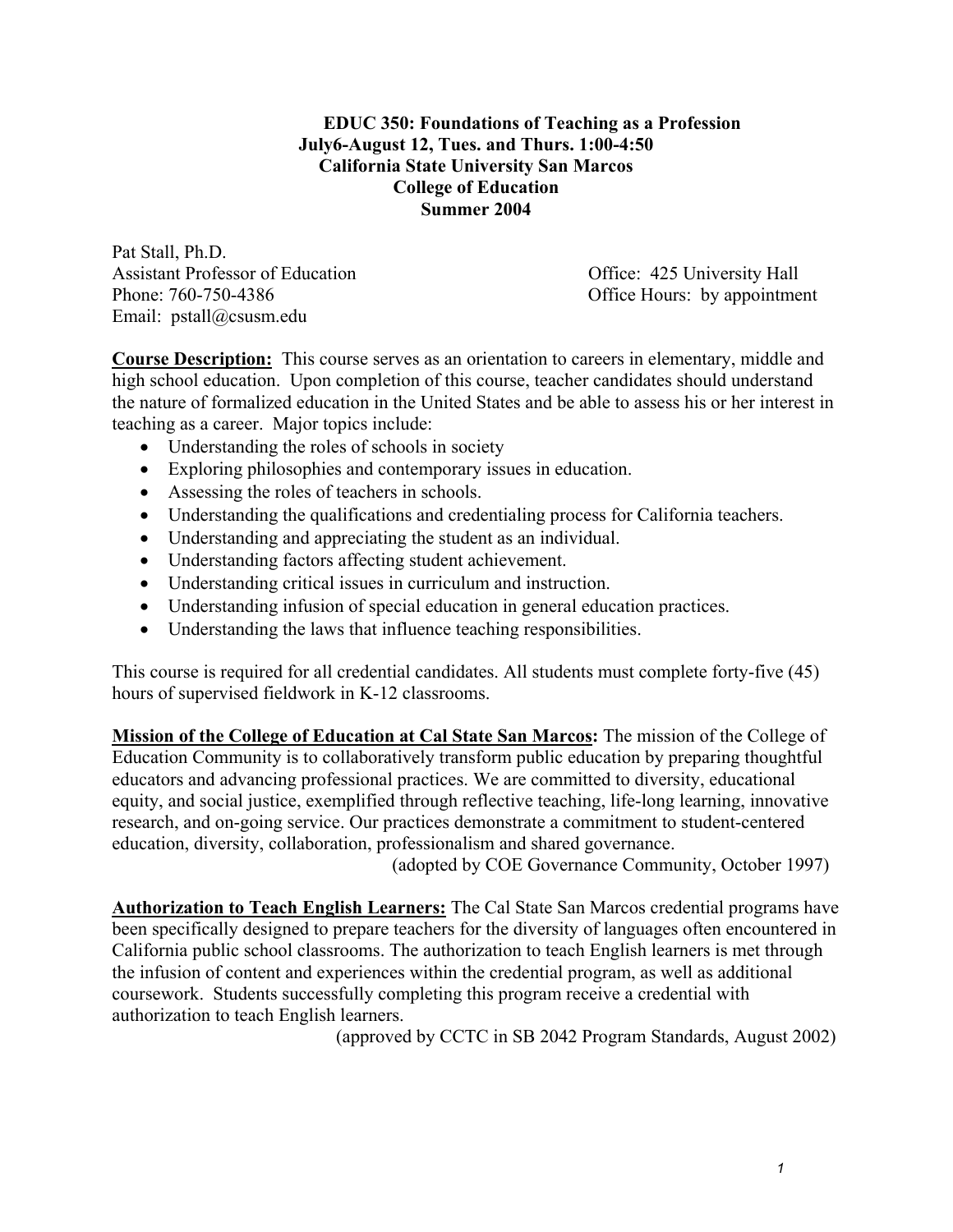**Special Education Inclusion:** Consistent with the intent to offer a seamless teaching credential in the College of Education, this course will introduce the collaborative infusion of special education competencies that reflect inclusive educational practices. Students will demonstrate a knowledge of laws and dispositions that relate to special education through a variety of activities such as the viewing and analysis of the video F.A.T. City, reading and analysis of "School Law & Diversity," and/or *Creating an Inclusive School*.

**Students with Disabilities Requiring Reasonable Accommodations:** Students are approved for services through the Disabled Student Services Office (DSS). This office is located in Craven Hall 5205, and can be contacted by phone at (760) 750-4905, or TTY (760) 750-4909. Students authorized by DSS to receive reasonable accommodations should meet with their instructor during office hours or, in order to ensure confidentiality, in a more private setting.

**College of Education Attendance Policy:** Due to the dynamic and interactive nature of courses in the College of Education, all students are expected to attend all classes and participate actively. Absences and late arrivals/early departures will affect the final grade. A minimum grade of C+ is required in Educ 350 to qualify as prerequisite for admission to the Cal State San Marcos teacher credential program. COE attendance policy states, "At a minimum, students must attend 80% of class time, or s/he may not receive a passing grade for the course at the discretion of the instructor. Individual instructors may adopt more stringent attendance requirements." Should students have extenuating circumstances, please contact the instructor as soon as possible, prior to the class session you need to miss. In this summer section of Educ 350, the instructor has adopted this additional policy: **If you miss one class session, you cannot receive a grade of A or A -; if you miss two class sessions, you cannot receive a grade better than C. If you miss three sessions, you will not pass the course.** 

**Credential Program Recommendations:** As one of several evaluation methods, Educ 350 course instructors are asked for feedback concerning credential candidates who are applying for programs at Cal State San Marcos. Keep in mind that your professionalism and hard work in this class not only affect your course grade, but also indicate your readiness for a credential program.

**Field Work:** In addition to in-class work, assigned readings and projects, students will participate in forty-five (45) hours of supervised fieldwork assignments in a variety of public school settings. Approximately half of your time should be spent in one teacher's classroom, and the remainder of the time should be distributed among other classrooms. A recommendation (usually from the classroom teacher where most of the fieldwork is done), as well as a Field Experience Recommendation Form with documented hours and teacher verification, are requirements for admission to the Cal State San Marcos Teacher Credentialing programs.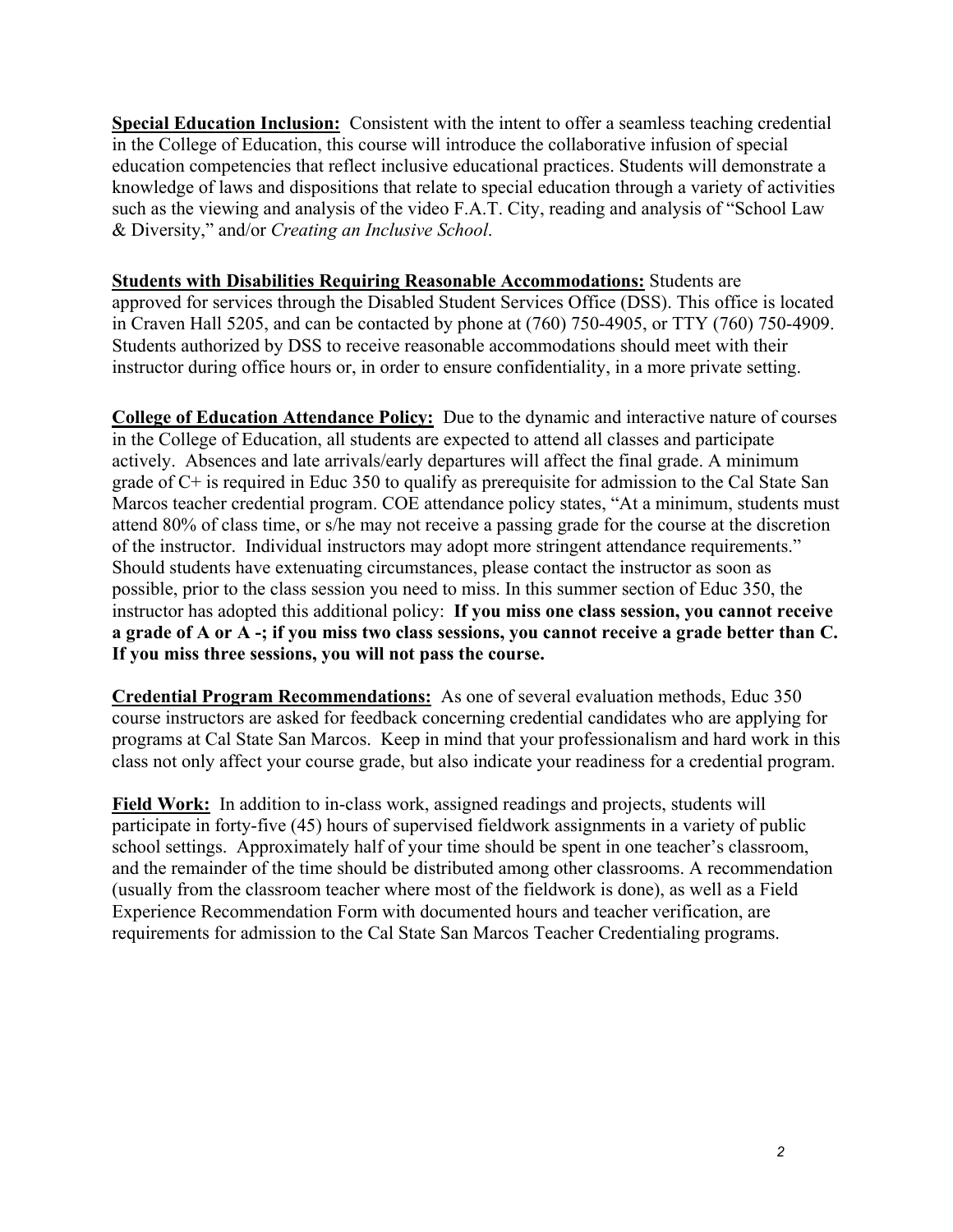**Use of Technology:** Students are expected to demonstrate competency in the use of various forms of technology (i.e. word processing, electronic mail, use of the Internet, and/or multimedia presentations). Specific requirements for course assignments with regard to technology are at the discretion of the instructor. Keep a digital copy of all assignments for use in your teaching portfolio. Details will be given in class.

**Teaching Performance Expectation (TPE) for EDUC 350**: A primary goal of Educ 350 is to begin the process of developing teacher candidates to become professional educators. The following TPE of the California Commission for Teacher Credentialing is expected to be met during this course:

# **TPE 12: Professional, Legal and Ethical Obligations**

Candidates are aware of their own personal values and biases and recognize ways in which these values and biases affect the teaching and learning of students. They resist racism and acts of intolerance. Candidates appropriately manage their professional time spent in teaching responsibilities to ensure that academic goals are met. Candidates for a Teaching Credential understand and honor legal and professional obligations to protect the privacy, health, and safety of students, families, and other school professionals. They are aware of and act in accordance with ethical considerations and they model ethical behaviors for students. Candidates understand and honor all laws relating to professional misconduct and moral fitness.

# **Teaching Performance Assessment for Developing as a Professional Educator**

The successful completion of the personal philosophy assignment is a requirement for completion of this course and is a component of partially meeting the TPE described above. This statement will be used for assessment both in the course and at completion of the College of Education program. Retain an electronic copy of your statement for submission for your portfolio at the completion of your teacher education program.

**Class Discussions and Participation:** Students will engage in active learning each class session, and will be expected to actively participate.

- Do you participate in class discussions productively, sharing your knowledge and understandings?
- Do you interact productively with your peers, taking on a variety of roles (leader, follower, etc.)?
- Do you contribute appropriately to group work—do you "do your share"?
- Are you able to accept others' opinions?
- Are you supportive of others' ideas?
- Do you support your peers during their presentations?
- Can you monitor and adjust your participation to allow for others' ideas as well as your own to be heard?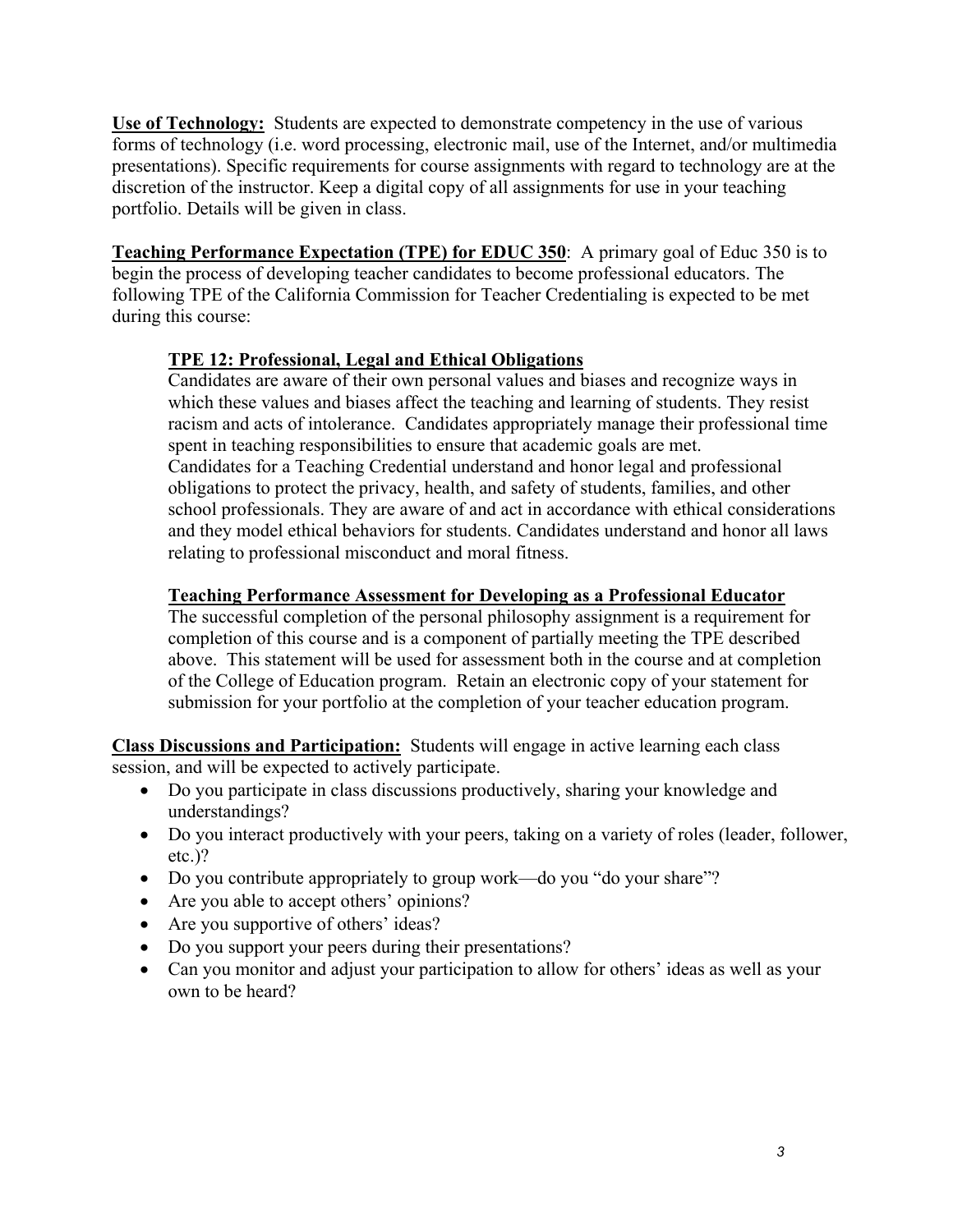**Course Requirements:** Teacher education is a professional preparation program. It is expected that students will come to class prepared to discuss the readings, submit required assignments, and participate in class activities. Students are expected to adhere to academic honesty and integrity, standards of dependability, confidentiality and writing achievement. Because it is important for teachers to be able to effectively communicate their ideas to students, parents, colleagues, and administrators, writing that is original, clear and error-free is a priority for the College of Education. It is expected that work will be turned in on time. Please discuss individual issues with the instructor. Points will be deducted if assignments are submitted late (10% penalty per day late; no credit will be awarded if the assignment is one week late).

#### **Required Texts:**

Armstrong D.G., Henson, K.T., and Savage, T.V. (2001). *Teaching Today.* Merrill Prentice Hall. Villa, Richard A. and Thousand, Jacqueline S. (1995). *Creating an Inclusive School.* Alexandria,

VA: Association for Supervision and Curriculum Development. (Chapters 1, 2, 3, p. 125- 135 and 162-167)

Kozol, J. (1995). *Amazing Grace: The Lives of Children and the Conscience of a Nation*. Harper Perennial.

#### **Assignments**

*Interview of a teacher* (10 %)

See details later in the syllabus.

#### *Classroom observation reports* (10%)

Using the classroom observation instrument provided in class, write five 30-minute observations in your field sites. Submit one each Tuesday of the summer session.

#### *Community Study* (15%)

See detailed description later in the syllabus.

#### *School Law and Diversity* (10%)

See detailed description later in the syllabus.

#### *Contemporary issues research* (15 %)

Choose (1) an issue that interests you (from the topics given to you by the instructor) and (2) a partner with whom to work. Research the issue and prepare an oral report to share in class. The report should describe and analyze the issue. When you present your research orally, provide a one-page summary and a reference list (at least 5 items) for your classmates. The report will be brief, no more than 10 minutes, just highlighting the points you think are more pertinent.

#### *Current events in education* (5%)

Sign up for a date when you will be responsible for presenting an item from the week's news in K-12 education (5 minutes maximum). The item may be from television, radio, internet (e.g., www.edweek.org/), newspaper, or magazine, and may pertain to local, national/, or international issues. You will summarize and present the importance of the news for your classmates.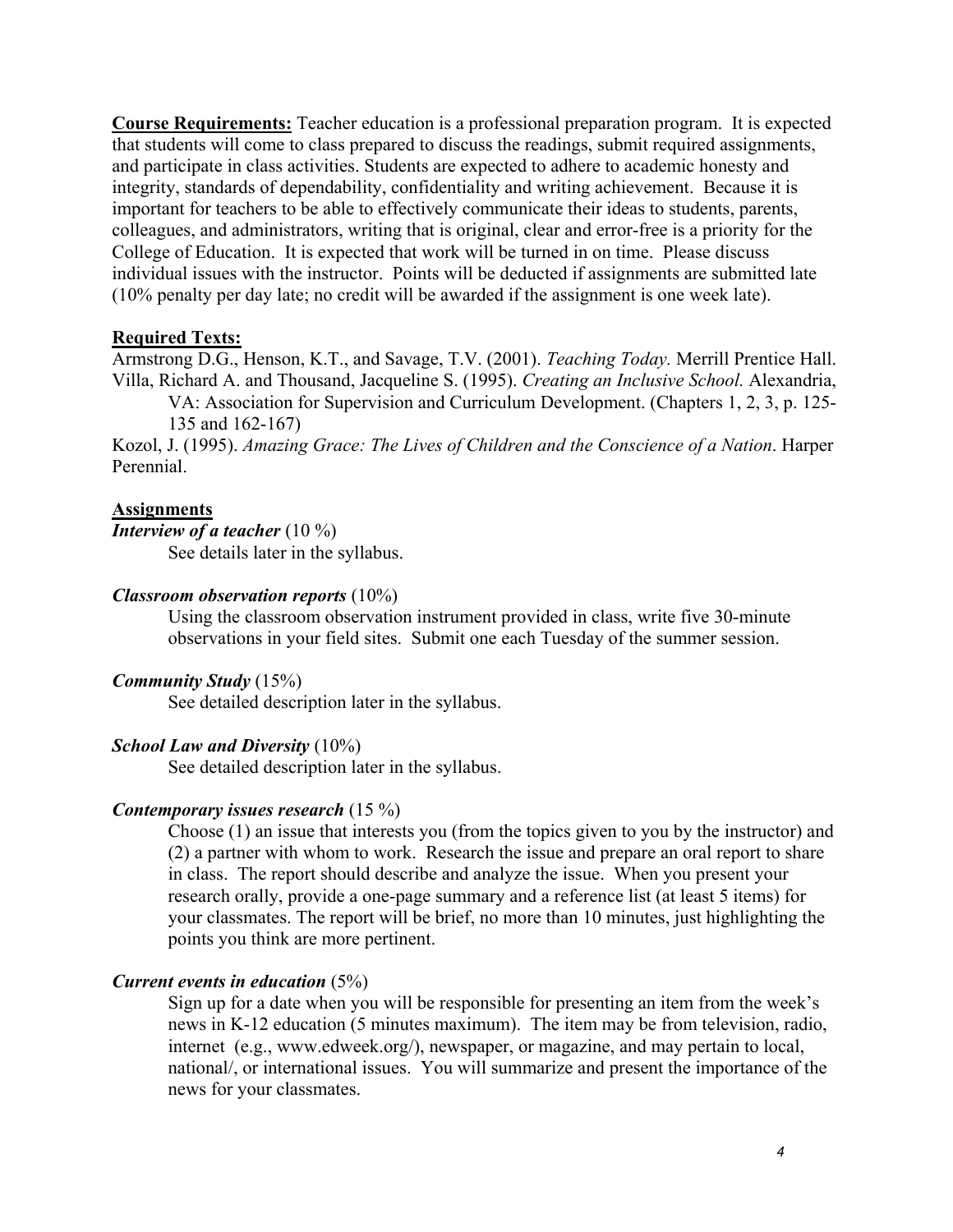## *Personal philosophy of teaching, learning and schooling (10%)*

Details will be given in class. Written Philosophy due on Nov. 12

#### *Reading Responses* (10%)

It is important to "keep up" with the assigned reading so that discussions and information presented in class enhance and build upon your understanding of the concepts. Scaffolding information for your own students will be essential in their learning as it is in yours. A reading response is not a summary of what you read. Rather, it is what you think about what you read, how it applies to you, what it reminds you of, etc. The weekly responses should be about a paragraph in length. You will submit text responses by email each Monday by 9:00 a.m. Or, you may bring a hard copy of your response as a "ticket" to class.

#### *Teachers in the Movies* (5%)

See detailed description later in the syllabus.

## *Participation & attendance* (10%)

This course is designed for active learning during class sessions. In order for this course to succeed for individuals and the group, students must come to class prepared to discuss assigned readings/topics and to participate in class activities.

#### **Summative Assessment Rubric**

**A=Exceeds Expectations:** The student consistently performs and participates in an exemplary manner. Each assignment receives in-depth exploration and reflection based upon research, observations and classroom implementation, when possible. All work is submitted in a professional manner using APA style when appropriate. Presentations are consistent with professional expectations, providing appropriate visual aids, appropriate handouts, and are well prepared. Professional and responsible behavior, including timely attendance and submission of assignments, are practiced in a consistent manner.

**B=Adequately Meets Expectations**: The student meets outcomes expectations in a satisfactory manner. Each assignment is based upon research, observations and classroom implementation, when possible. Generally, work is submitted in a professional manner using APA style when appropriate. Generally, presentations are consistent with professional expectations, providing appropriate visual aids, appropriate handouts, and are well prepared. Most of the time, professional and responsible behavior, including timely attendance and submission of assignments, are practiced in a consistent manner.

**C=Minimal Performance:** The student's skills are weak and do not meet expectations. Each assignment is based upon opinion rather than research, theory, and best practices. Reflection is shallow. Assignments are submitted without APA style, thorough proofreading and organization. The student needs a great deal of guidance. The student is consistently late with work and has classroom attendance problems.

**"D" or "F" students** fail to meet the minimum requirements of a "C." The specific grade will be determined based on rate of assignment completion, attendance, etc.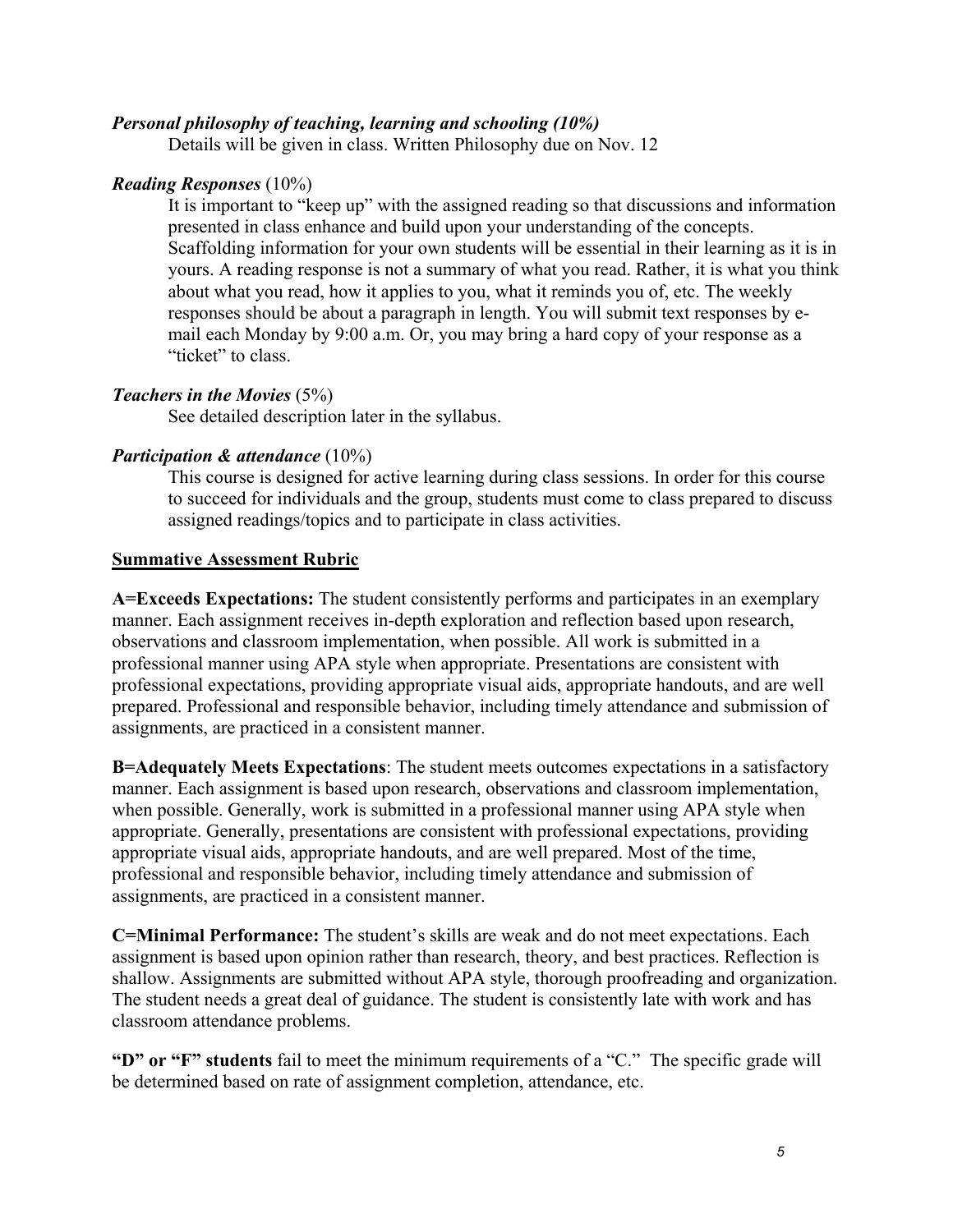# **Schedule Subject to Change**

| <b>Dates</b> | <b>Topic</b>               | <b>Reading</b> | <b>Assignment Due</b>                |
|--------------|----------------------------|----------------|--------------------------------------|
| July 6       | Why Teach?                 |                | Sign up for current events           |
| July 8       | Field experience           | AHS ch. 1, 2,  | Current events                       |
|              | requirement                | 3,             | Bring fieldwork information from     |
|              | Schooling in a democracy   |                | <b>COE</b> Website                   |
| July 13      | History of U.S. Schools    | AHS ch. 11     | Current events, Observation 1        |
|              |                            |                | Bring draft of Teacher interview to  |
|              |                            |                | share in writing group.              |
|              |                            |                | Form Community Study Groups          |
| July 15      | Philosophical              | AHS ch. 12     | Current events                       |
|              | perspectives               |                | Final copy of Teacher Interview      |
| July 20      | The lives and work of      | AHS 7, 8, 9    | Current events                       |
|              | teachers                   |                | Observation 2                        |
|              |                            |                | Teachers in the Movies               |
| July 22      | The lives of our students  | <b>AHS 10</b>  | Current events                       |
|              |                            |                | Bring draft of personal philosophy   |
|              |                            |                | to share with writing group.         |
| July 27      | Who are our Students?      | AHS 4, 6       | Current events                       |
|              |                            |                | Observations 3                       |
|              |                            |                | <b>Community Study Presentations</b> |
| July 29      | Inclusion                  | AHS ch. 5      | Current events                       |
|              |                            | VT 1, 2, 3 $&$ | Final copy of teaching philosophy    |
|              |                            | pp. 125-135 &  | due.                                 |
|              |                            | 162-167        | Form issues presentation groups      |
| Aug. 3       | School finance             | AHS ch. 15     | Current events                       |
|              | Standards and assessment   |                | Observation 4                        |
|              |                            |                | Bring draft of School law and        |
|              |                            |                | diversity paper to share with        |
|              |                            |                | writing group on                     |
| Aug. 5       | School Curriculum          | AHS ch. 14     | Current events                       |
|              |                            |                | Observation 5                        |
|              |                            |                | Final copy of School law and         |
|              |                            |                | diversity paper                      |
|              |                            |                | Some issues presentations            |
| Aug. 10      | School reform              | AHS ch. 13     | Current events                       |
|              |                            |                | Some issues presentations            |
| Aug. 12      | Next steps, final thoughts |                | Current events                       |
|              |                            |                | Some issues presentations            |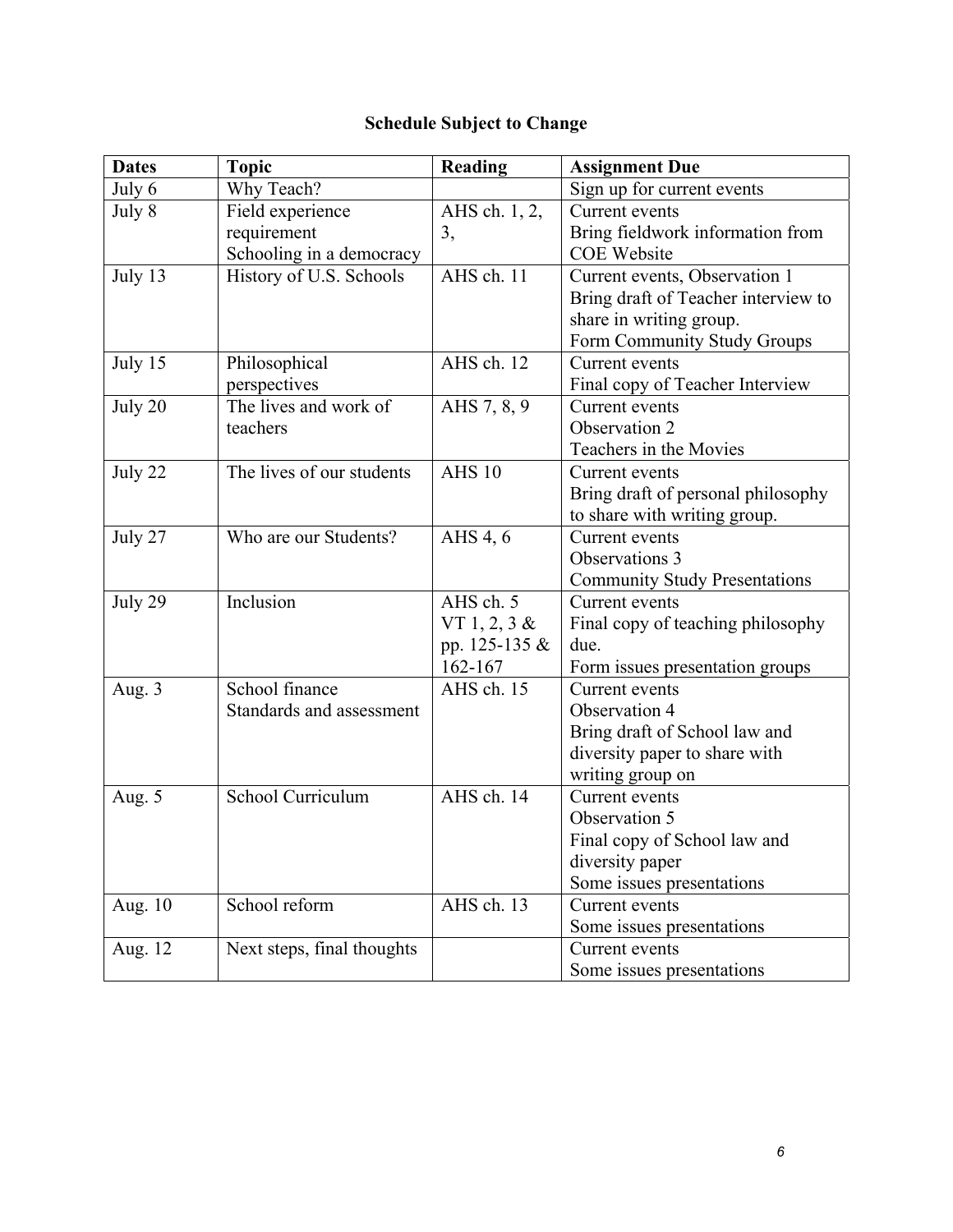#### **Personal Philosophy of Teaching, Learning and Schooling**

The purpose of this assignment is to articulate your emerging beliefs about teaching, learning and schooling. The paper should be 2-4 pages double-spaced. Rough drafts are due in class on the assigned date; peer conferencing will be part of the class session each time.

Rather than simply responding to a series of questions, you should organize your thoughts in a fashion that makes sense to you. Identify some themes or an approach to teaching that expresses your beliefs as they have evolved this semester. Then articulate these so that your reader/listener is able to form a picture of the teacher you hope to become. Think of your audience as the hiring committee of a school district in which you hope to teach. You want your audience to connect your name and face with a distinct set of beliefs. Now, what are those beliefs?

Following are a couple of possibilities. It is up to you to modify them to suit your professional personality or to devise an approach that serves you better.

To get you going, here is one possible approach to the assignment. But recall what you just read: You need to compose your own approach to this assignment. If the approach below appeals to you, tailor it so that your beliefs show through. Do not submit a series of responses to these particular questions. Address yourself to the issues you (that is, you, personally) are grappling with as you think about becoming a teacher.

**Here's one possibility:** You notice that the assignment asks you to address three interrelated concepts: teaching, learning and schooling. First, what is teaching? (What are the purposes of teaching? Is the teacher the source of knowledge? Is teaching a one-way or two-way venture? How will you decide what to teach? Do you consider yourself a teacher of students, or of content, or both? Is teaching better described as a set of skills and knowledge, or as a set of values and attitudes? What is it about teaching that you most look forward to, and that you most fear?) Second, what is learning? (What is knowledge? If you teach and students don't learn, whose problem is that? When will you know that students have learned something? Are students empty vessels into which you will pour knowledge? What does learning mean for students of different abilities? What does learning mean for different ethnicities/genders/classes? Do all students need to learn the same thing?) Finally, what is schooling? (What are schools for? How is schooling in a democracy different from schooling in a totalitarian state? What responsibilities do you have as an employee of the public, and what happens when you disagree with public policy? What about when you disagree with parents?)

#### **Another possibility is to write a teaching metaphor**

When you want to express your personal reactions, you often must go beyond literal meanings. You do so by using figurative language. A metaphor can be a universal experience or a form of figurative language in which the writer makes an implied comparison between two unlike items, equating them in an unexpected way, e.g., Teaching as directing a symphony or building a road or sailing a ship. Because metaphors are compressed similes and have economy of expression, they can convey ideas with considerable power. Next week you will turn in the following assignment: Discuss those critical incidents that prompted the decision to become a teacher and have most profoundly influenced how you think of yourself as teacher. Based upon your personal history, identify a metaphor that best captures how you think of yourself as teacher. Explain how your metaphor describes you and your anticipated teaching style. You will be asked to share your metaphor with the group.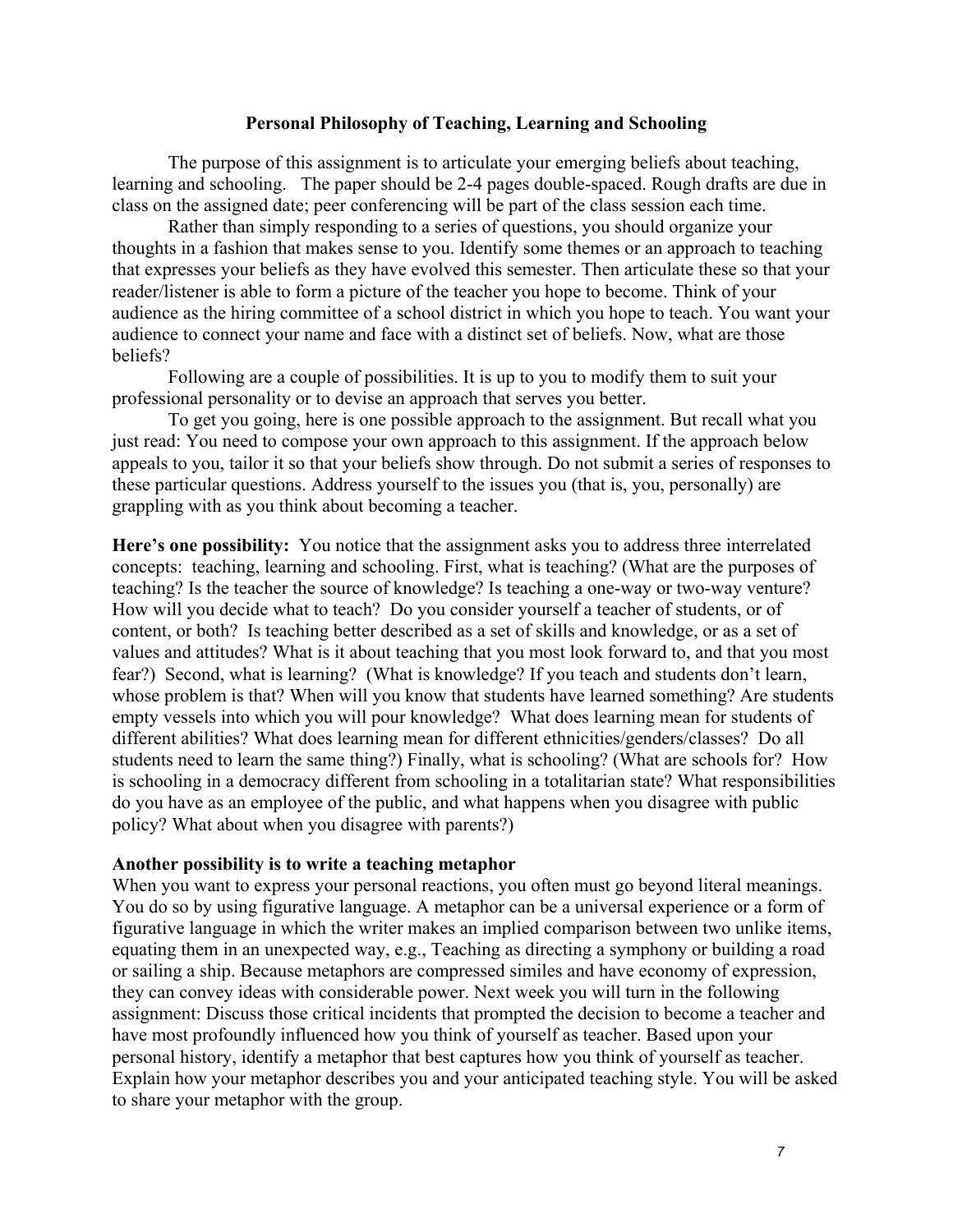# **Rubric for Teaching Philosophy or Metaphor**

#### **Be sure to self-assess using the following criteria. Submit the self-assessment with your final draft.**

Exemplary papers have the following characteristics**:** 

**Ideas:** The paper is clear and focused. It holds the reader's attention. Relevant information and details enrich the central theme. Ideas are supported by research, practical knowledge and experience. Conclusions show insight.

**Organization:** The organizational structure enhances and showcases the central idea or theme of the paper. An inviting introduction draws the reader in; a satisfying conclusion leaves the reader with a sense of closure and resolution. Sequencing is logical and effective. Thoughtful transitions tie parts together. The paper flows so smoothly, the reader hardly thinks about it.

**Voice:** The writer of this paper speaks directly to the reader in a manner that is individual, compelling, engaging, and has personality.

**Sentence Fluency:** The writing has an easy flow. Sentences enhance the meaning. Sentences vary in length and structure. The piece has purposeful and varied sentence beginnings.

**Conventions:** The writer demonstrates a good grasp of standard writing conventions. Spelling is generally correct. Punctuation is accurate. Grammar and usage are correct. Paragraphing tends to be sound. The piece needs very little additional editing.

**Content Relevance:** The research connected to the particular needs of students in this area. Anyone reading this paper would have no doubt as to your beliefs regarding students and learning.

Criteria for Teaching Metaphor/Essay

#### **Write a narrative reflection about your writing process and how you think you rate on the criteria above:**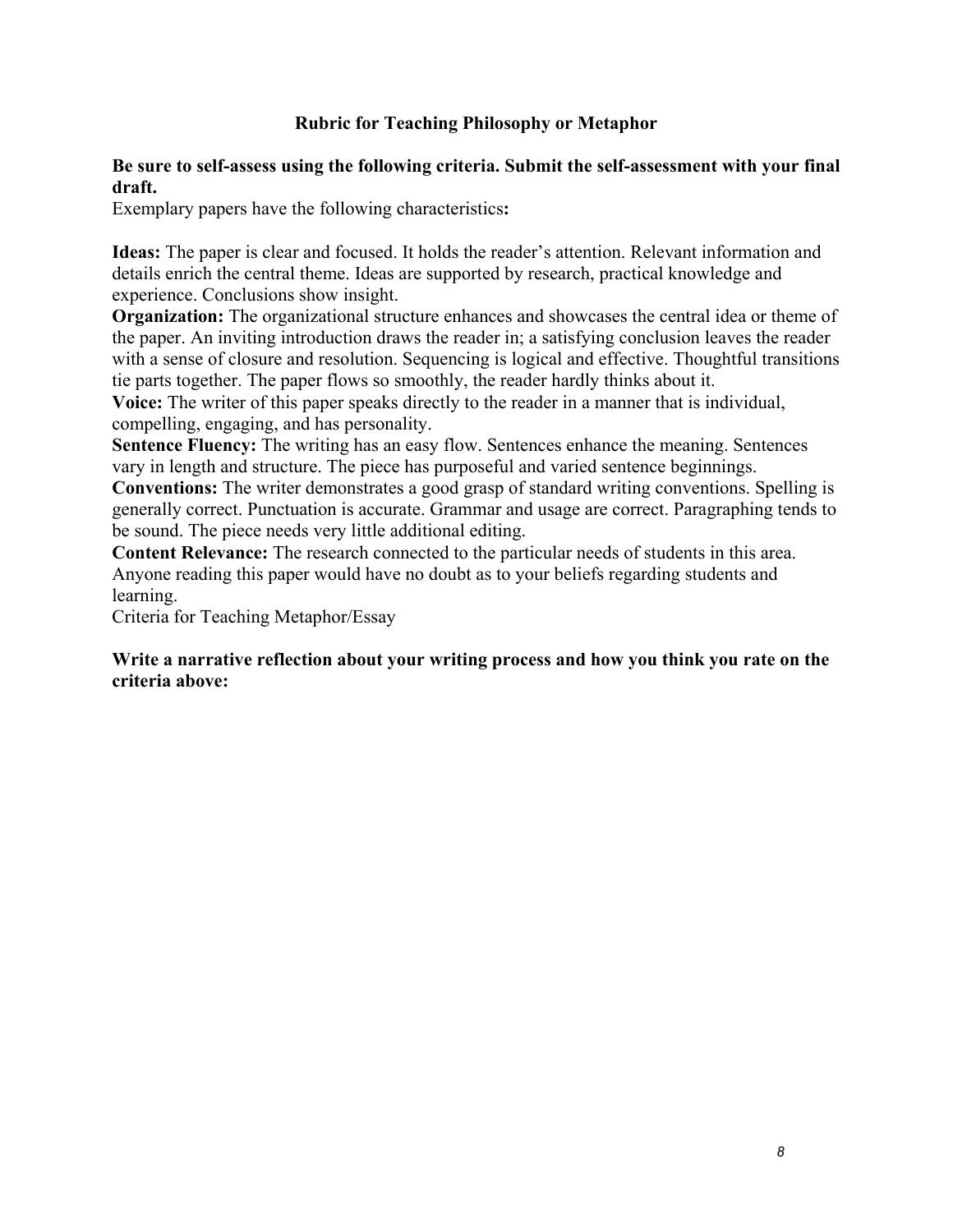## **EDUC 350 Law and Diversity Assignment**

You will apply your understanding of the legal context of inclusive education and laws that influence teaching responsibilities. Study the following chapters and web sites:

Villa, R. A. & Thousand, J. S. (l995). Creating an inclusive school. Alexandria, VA: Association for Supervision and Curriculum Development. Read all of Chapter 2. U.S. Disability Law. Internet address: www.law.cornell.edu/topics/disability.html Includes information about laws affecting people with disabilities. OSERS IDEA Home Page. Internet address: www.ed.gov/offices/OSERS/IDEA Explanation of federal legislation known as IDEA, which ensures a free appropriate education in the least restrictive environment for

children with disabilities. The latest l997 federal reauthorization of the law is explained in detail.

# **Reflection and Applications:**

Apply your understanding of the legal context of inclusive education and laws that influence your teaching responsibilities. In writing, identify five laws or court decisions that influence you as a professional educator. At least two of these five must relate to special education law. Give a rationale (one paragraph) for each selection. Why is it important to you? How might it affect your teaching?

# **Criteria for Assessment using a modification of the 6-traits model.**

## **Be sure to self-assess using the following criteria. Submit the self-assessment with your final draft.**

Exemplary papers have the following characteristics:

**Ideas:** The paper is clear and focused. It holds the reader's attention. Relevant information and details enrich the central theme. Ideas are supported by research, practical knowledge and experience. Conclusions show insight.

**Organization:** The organizational structure enhances and showcases the central idea or theme of the paper. An inviting introduction draws the reader in; a satisfying conclusion leaves the reader with a sense of closure and resolution. Sequencing is logical and effective. Thoughtful transitions tie parts together. The paper flows so smoothly, the reader hardly thinks about it.

**Voice:** The writer of this paper speaks directly to the reader in a manner that is individual, compelling, engaging, and has personality.

**Sentence Fluency:** The writing has an easy flow. Sentences enhance the meaning. Sentences vary in length and structure. The piece has purposeful and varied sentence beginnings.

**Conventions:** The writer demonstrates a good grasp of standard writing conventions. Spelling is generally correct. Punctuation is accurate. Grammar and usage are correct. Paragraphing tends to be sound. The piece needs very little additional editing.

**Content relevance:** Five laws and court decisions are clearly outlined. Two of the five laws relate to special education. The rationale for your choices clearly relate to your own teaching and belief system.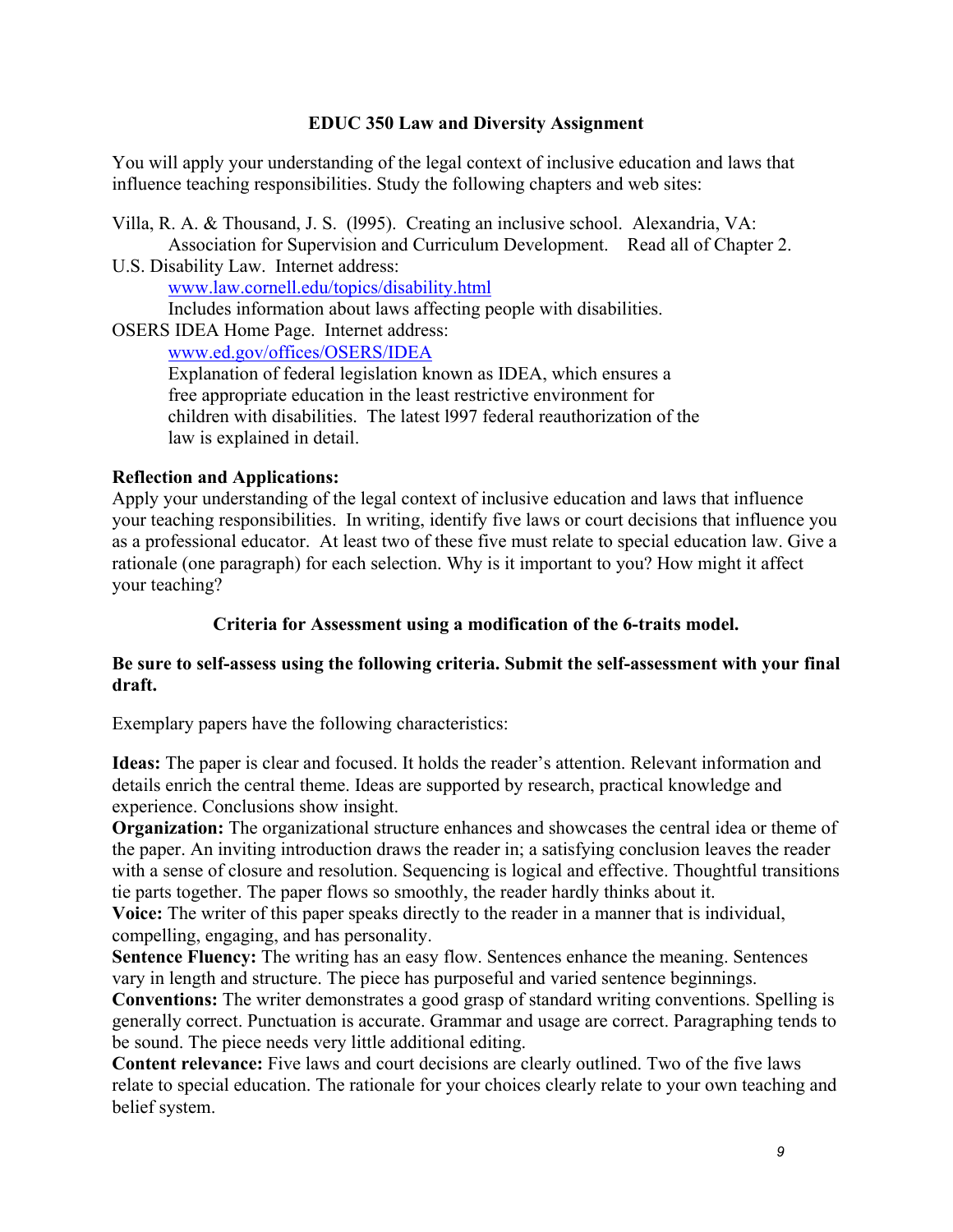# **Guide for Community Study**

# *Purposes:*

- Work together to gather information about the school community and its resources.
- Create a unified exhibit which informs others about the school community and engages them in viewing the community from its six different perspectives.

# *Organization Strategies*:

- Where will you meet?
- What time will you met?
- What individual assignments do you need to accomplish?
- What approaches will you use? Maps, pamphlets, charts/visuals, tape recorder/interviews, multimedia, PowerPoint, photographs, music, handouts, etc.

# *View your school community from these six perspectives*:

Anthropologist: How does the community organize for art, entertainment, other activities? Historian: How has the community changed over time?

Geographer: How has the geography influenced the community?

Economist: What kinds of work are done in the community?

Sociologist: What groups—families, schools, businesses, and the like—operate in the community?

Political Scientist: How does the community organize itself to provide services?

# *Questions to stimulate the process*:

- What is at the heart of our community and culture?
- What are the issues or problems in our community?
- What knowledge and experiences do your students bring to school?
- What resources do we have in our community to link to our students and school?
- What activities, reading or experiences will support our students in learning?

#### **Be sure to self-assess using the following criteria. Submit the self-assessment with your final draft.** Criteria for effective Community Study Presentation

| <b>Descriptors</b>                                                | <b>Highly</b><br><b>Effective</b> | <b>Effective</b> | Somewhat<br><b>Effective</b> | <b>Needs</b><br><b>Some</b><br>Work |
|-------------------------------------------------------------------|-----------------------------------|------------------|------------------------------|-------------------------------------|
| The presentation offers important community facts and             |                                   |                  |                              |                                     |
| information that a new teacher needs to know.                     |                                   |                  |                              |                                     |
| The presentation is comprehensive, incorporating views of the     |                                   |                  |                              |                                     |
| anthropologist, historian, geographer, economist, sociologist,    |                                   |                  |                              |                                     |
| and political scientist in a cohesive and informative manner.     |                                   |                  |                              |                                     |
| All group members participated actively and responsibly in the    |                                   |                  |                              |                                     |
| preparation and presentation of the community study.              |                                   |                  |                              |                                     |
| The method of presentation is aesthetically pleasing. Visuals add |                                   |                  |                              |                                     |
| to the clarity of the information presented.                      |                                   |                  |                              |                                     |
| Overall, the presentation offers a clear sense of the community   |                                   |                  |                              |                                     |
| so that the teacher has valuable information to inform and        |                                   |                  |                              |                                     |
| enhance his/her teaching.                                         |                                   |                  |                              |                                     |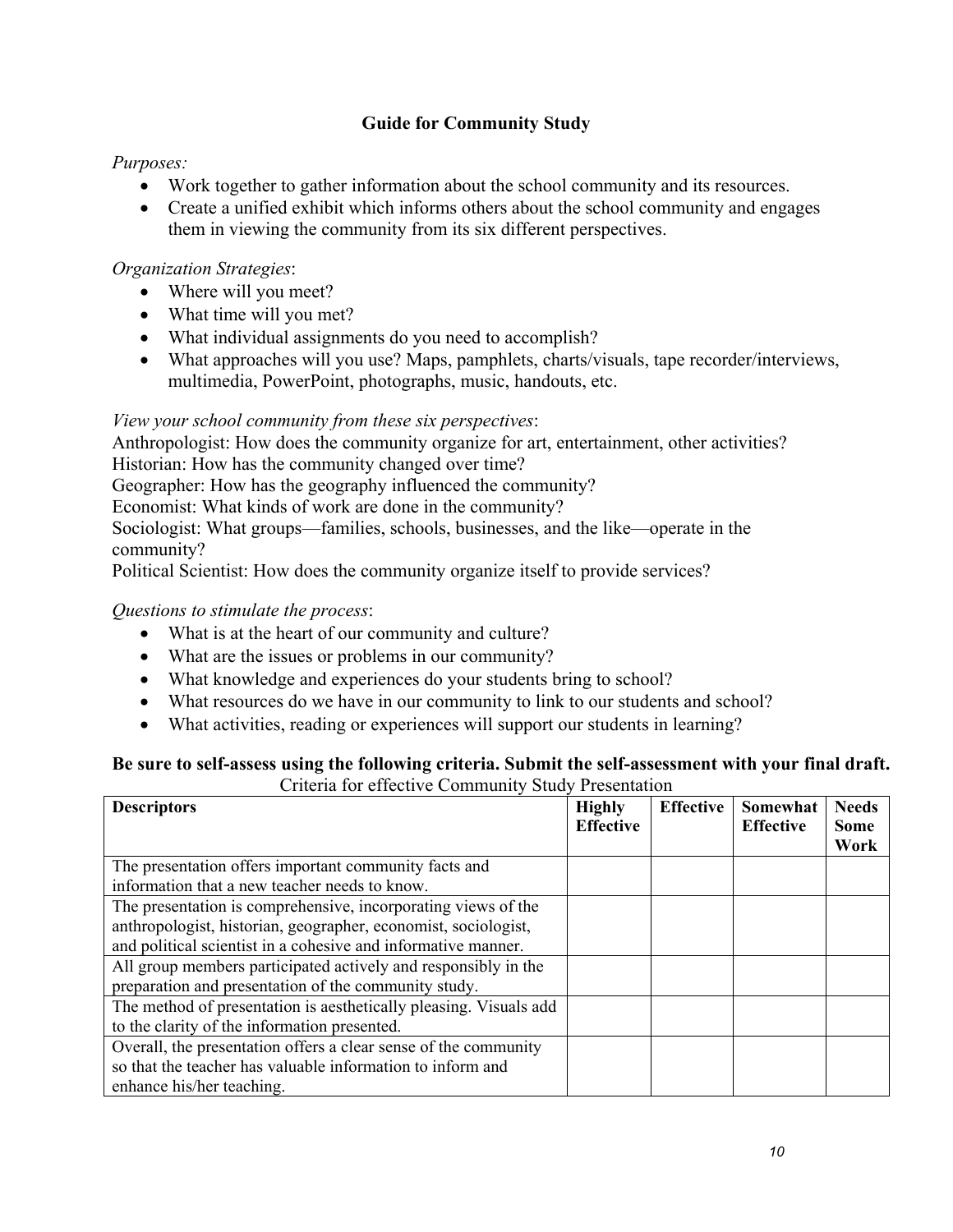# **Written Classroom Observations**

Your classroom observation entries should follow the format below:

- Your name
- School name
- Type of classroom/grade/subject
- Day of the week/date/time/number of teachers and assistants/number of students in class.
- Demographic characteristics of the site and classroom.
- Assumptions/expectations you have about this observation. What do you think you're going to see? What assumptions do you have about these particular kinds of students and teachers or about this class?
- Focus of your observation and a description of what you saw within this focus—don't try to observe everything. Zero in on a few key points and how they affect the big picture of the classroom.
- Analysis of the observation—comparison with classroom discussions and readings *and* ways in which your assumptions/expectations were accurate or inaccurate.
- Questions for discussion or exploration.

Type your entries on your own paper. Do not write them by hand. You should respect the confidentiality of the students and teachers by using fictitious names for persons in your entries.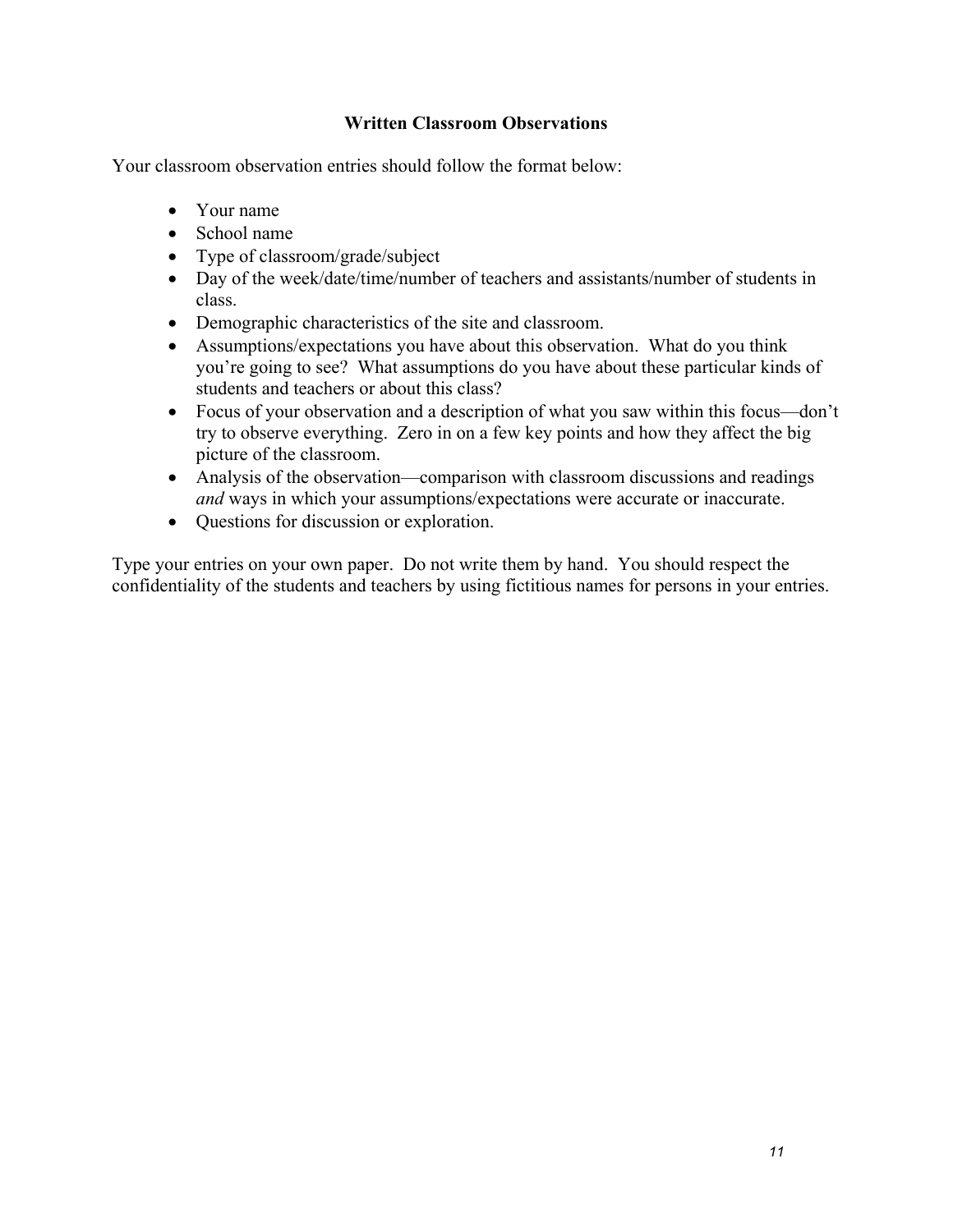# **Classroom Observation Entry #**

| Your name:                                                       | School name: |  |  |  |  |
|------------------------------------------------------------------|--------------|--|--|--|--|
| Type of classroom (grade/subject/special program):               |              |  |  |  |  |
| Day of the week/Date/Time:                                       |              |  |  |  |  |
| Number of teachers and assistants/Number of students:            |              |  |  |  |  |
| Describe the demographic characteristics of this site/classroom: |              |  |  |  |  |
|                                                                  |              |  |  |  |  |

Assumptions/Expectations/Questions I have about this observation (concerning the teachers, students, class, etc.):

Focus of observation/Description (highlights) of what I saw around this focus:

Analysis of observation—connect back to course work and to above assumptions, expectations and/or questions:

Questions for discussion or exploration: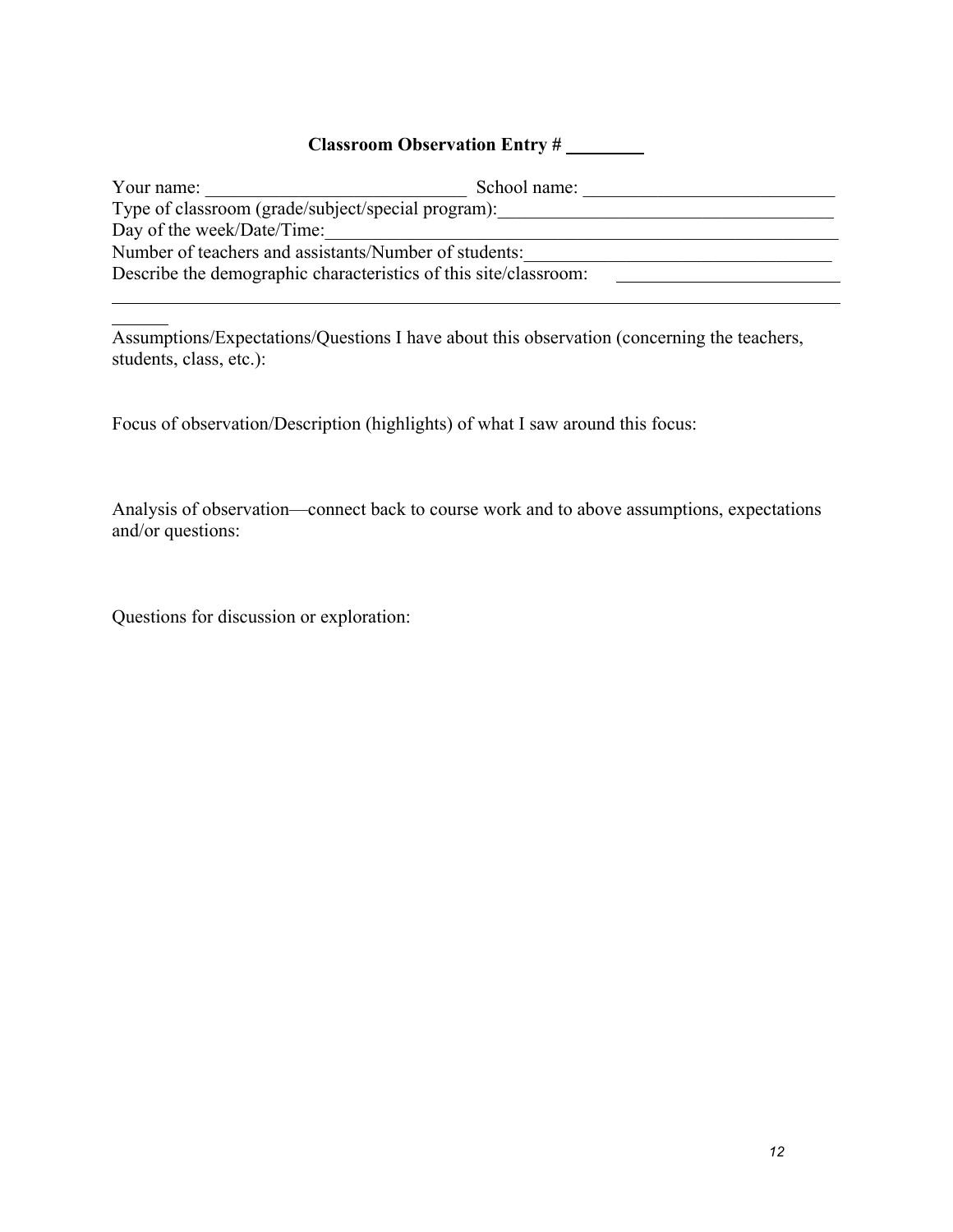## **EDUC 350 OBSERVATIONS: TOPICS FOR WRITTEN ENTRIES**

The following is a list of areas to guide you through your actual field experience. You may wish to focus on one or more of these areas during observations. Some areas will require you to obtain information from the teachers and some will be evident through the observation process.

**Room arrangement** (the physical lay-out of the room: does it support or get in the way of instruction? do the students move around the room for different phases of instruction?).

**Classroom rules and procedures** (are rules posted? who generated the rules? do you see them enforced consistently? do students seem to know what the teacher expects? has the teacher made his/her "invisible" expectations visible to the students?).

**Organizing student work** (how do students submit finished work? how does the teacher return work? are there provisions for redoing/resubmitting work? what provisions are in place for students who are absent?).

**Behavior management strategies** (how does the teacher get compliance from the students in the area of acceptable behavior? do students understand expectations? is the teacher consistent in attending to students' behavior?).

**Planning for instruction** (is there evidence of lesson planning? does the teacher do long range and short range lesson planning? are instructional materials readily available?).

**Conducting instruction** (does the teacher make provisions for active learning? how does the teacher view his/her role during instruction? do all students have a chance to participate? what materials were used in the course of the lesson? what variety of instructional approaches are used? does the teacher use wait time and prompting responses to increase involvement? is cooperative learning in evidence?).

**Managing small groups** (are there any small group instructional sections? how are students selected for small groups [assigned/choice; heterogeneous/homogeneous]? are the small groups permanent or flexible? what are the students doing who are not involved with the teacher?).

**Classroom diversity** (how diverse are the students—in ability, learning styles, ethnicity, linguistic background, socioeconomic status? how does the teacher attend to differences among the students? how does the teacher adapt instruction for students with special needs, or for English learners ["sheltered instruction"]?).

**Communication skills** (comment on the clarity of instructions. do students understand what they are to do when a sequence of instructions are given? does the teacher depend only on verbal communication skills or are there also visual prompts to accompany verbal instructions? what does the teacher's non-verbal communication indicate [body language etc.]?)

**Evaluating student progress** (how does the teacher know if objectives for instruction have been met? does the teacher ask for response to oral or written questions during the lesson and/or observe students during the lesson? what informal documentation is maintained? what "counts" for grading purposes: worksheets, homework, tests, portfolios, presentations, projects?)

**Flexibility** (what evidence of flexibility do you see in the teacher's behavior and the learning environment? do you see evidence of any "teachable moments" [unplanned events being turned into effective learning experiences with students]? does the teacher use student remarks or interest to "reroute" or enhance a planned lesson?).

**Students** (how do you think students perceive their roles as learners in the room? what opportunities do they have for interactions with each other? do interests of learners help guide instruction? are students active participants in the learning process?).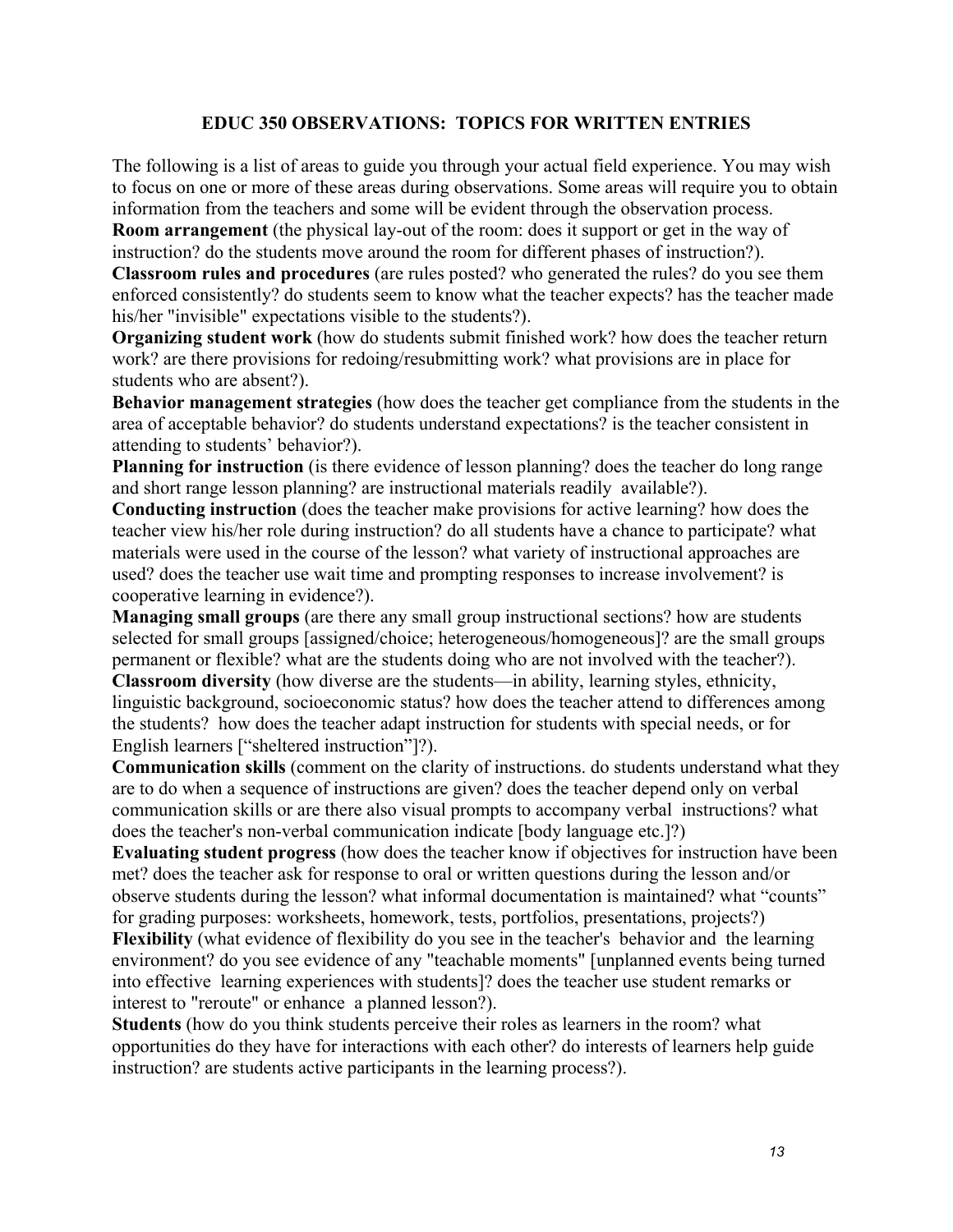## **Teachers in the Movies**

Teachers, in the movies, are depicted in many different ways, some of which are accurate, most of which are less than accurate. However, we can certainly learn some lessons from those teachers. In this assignment, you will choose a movie about teachers, rent it for the weekend, answer the following guide questions, and come prepared to discuss it in class. The answers to your guide questions will be your "ticket" to the discussion. You may have seen one or more of the following movies, but will likely need to see it again, since you are looking at it through specific "teacher eyes".

Some movies about teachers are: Finding Forester, Stand and Deliver, Dead Poet's Society, Mr. Holland's Opus, Kindergarten Cop, others?

Response viewing questions:

#### **Before Viewing:**

1. Have you seen this movie? What scene do you remember most? Why? If you have not seen this movie, why did you choose it?

## **During viewing:**

- 1. Who is the primary teacher in the movie? Is s/he a protagonist or antagonist? Choose 3 adjectives to describe him/her.
- 2. Describe the students in 3 sentences or less. In your opinion, what do these students need most?
- 3. What is the primary conflict in the movie? Who is the source of the conflict?
- 4. Describe an effective management strategy a teacher uses. (It may or may not be the primary character.)
- 5. Describe an ineffective management strategy a teacher uses. (It may or may not be the primary character.)
- 6. Describe an effective teaching strategy a teacher uses.
- 7. Describe an ineffective teaching strategy a teacher uses.

# **After viewing:**

- 1. Write down one quote that makes an important point to you.
- 2. Would you want to be in this teacher's classroom? Why/ why not?
- 3. In your opinion, is this an accurate depiction of what teaching is really like?
- 4. If the media were the primary vehicle by which the general public gets its information, what would their opinion be of teachers as a result of watching this movie? Would it be an accurate opinion? How might it be a dangerous opinion?